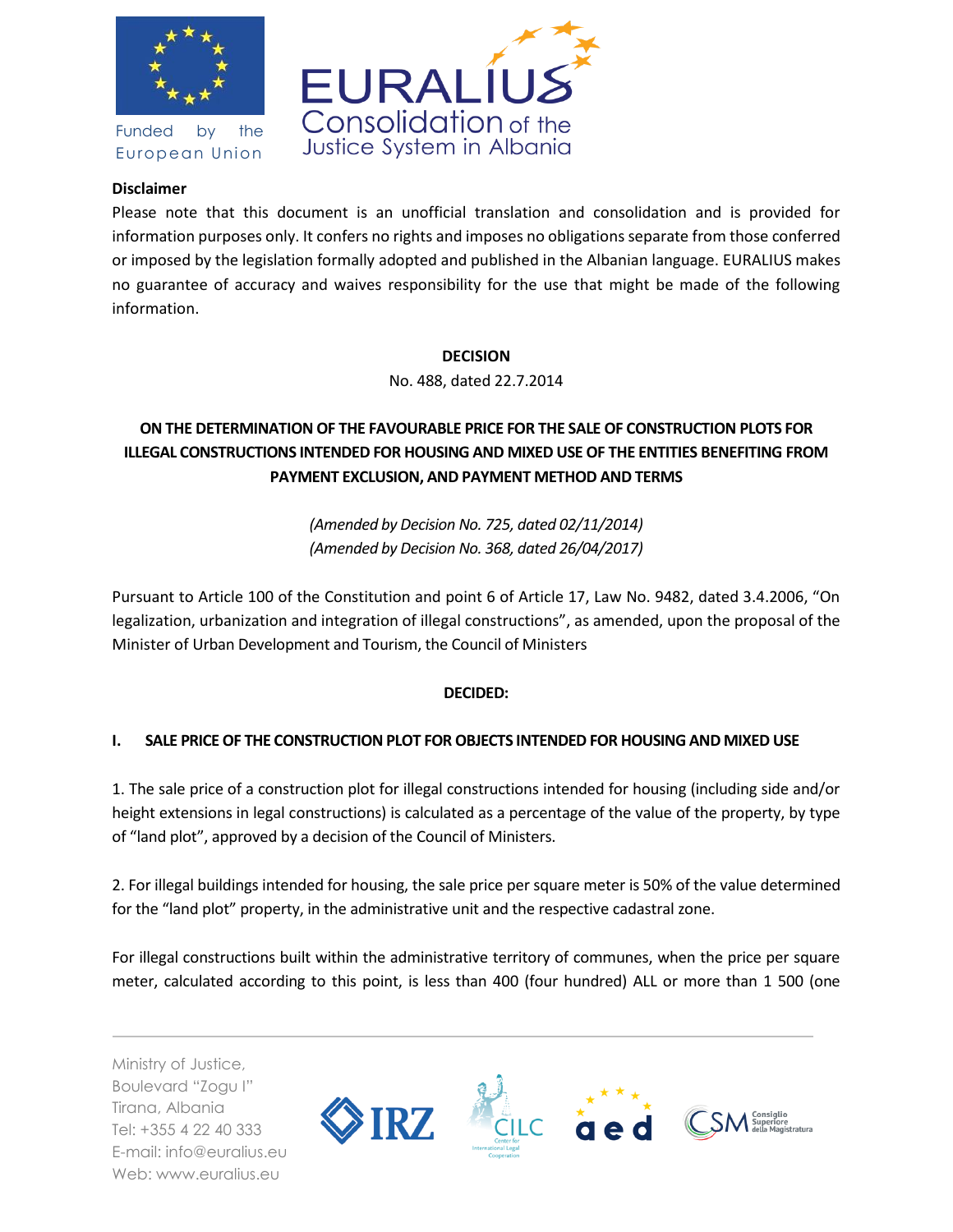

thousand five hundred) ALL, the price to be applied for the sale of the construction plot will be at these limit values.

For illegal constructions, built within the administrative territory of the municipalities, when the price per square meter, calculated according to this point, is less than 500 (five hundred) ALL or more than 2,000 (two thousand) ALL, the price to be applied for the sale of the construction plot will be at these limit values.

For side and/or height extensions in legal constructions, intended for housing, regardless of the territory where they are built, when the price per square meter, calculated according to this point, is less than 1,000 (one thousand) ALL or more than 3000 (three thousand) ALL, the price to be applied to the respective surface will be at these limit values.

3. For illegal buildings intended for mixed use (housing and socio-economic), the sale price of the construction plot is calculated in relation to the area of illegal construction used for each of the following functions:

- a) The area of the construction plot, in relation to the area of illegal construction used for a socio-economic function, is sold according to the value of the "land plot" type, approved by a decision of the Council of Ministers;
- b) The area of the construction plot, in relation to the illegal construction area used for housing, is sold according to the price specified in point 2 of this decision.

### **II. CATEGORIES OF ENTITIES BENEFITING FROM PAYMENT EXCLUSION**

4. *(Amended by Decision No. 725, dated 02/11/2014)* For the holders of illegal constructions, who have the status of paraplegic and/or tetraplegic invalids, in the sense of Law no. 8626, dated 22.6.2000, "On the status of paraplegic and tetraplegic individuals", as amended, and having the status of blind, in conformity with Law No. 8098, dated 28.3.1996, "On the status of the blind", as amended, upon the submission of the relevant official proof at the directorate of ALUIZNI, the financial liability for the amount of the construction plot is removed.

For the holders of illegal constructions, having family members with the status of paraplegic and/or tetraplegic invalids or with status of the blind, the financial liability for the construction plot is reduced to 50% of the calculated value, on the basis of Chapter I of this decision.

5. Holders of illegal constructions, which are entities of economic aid, in the sense of Law No. 9355, dated 9.3.2005, "On social assistance and services", as amended, benefit a 30% discount from the value of the plot calculated on the basis of Chapter I of this Decision.

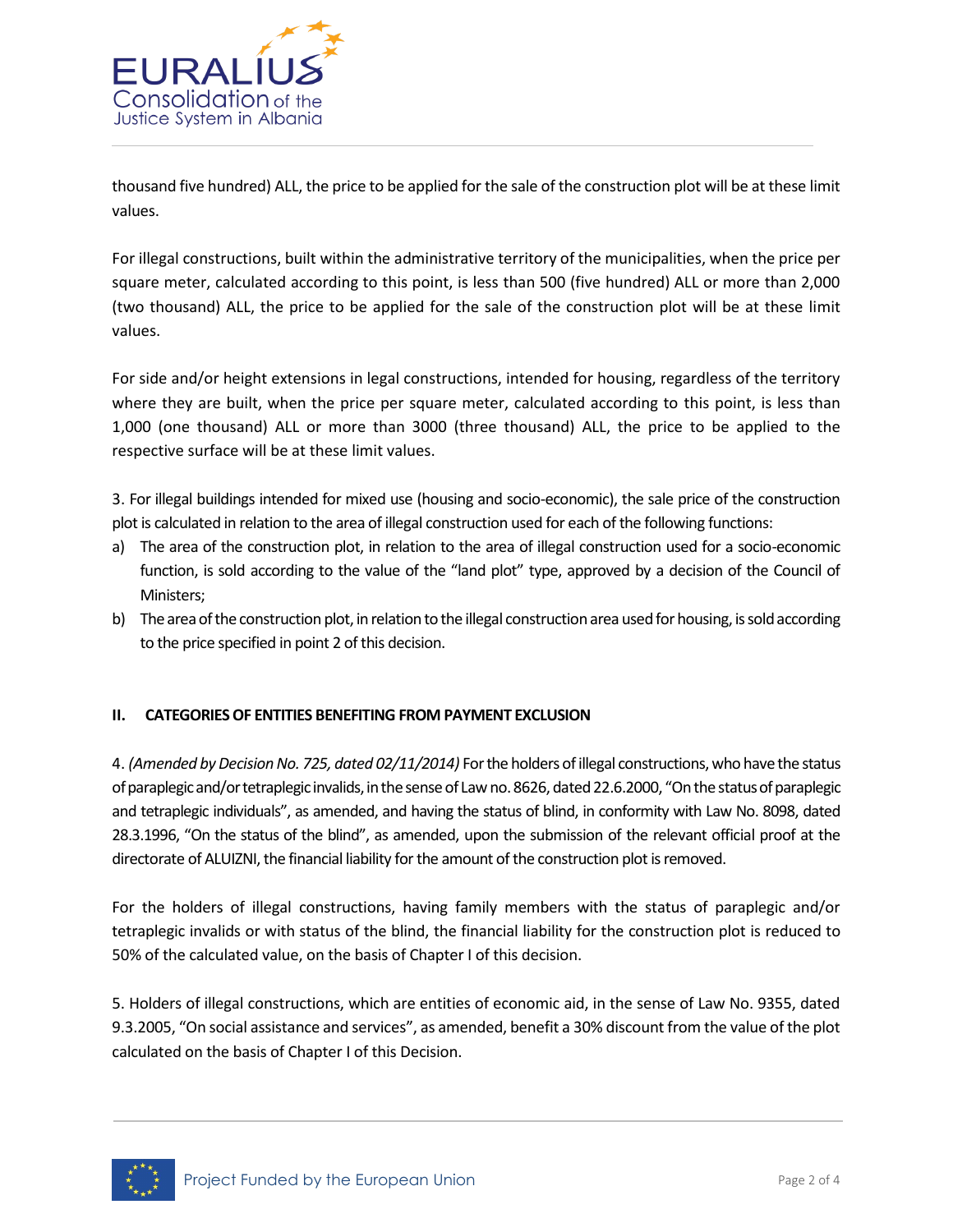

## **III. PAYMENT METHOD AND TERMS FOR THE CONSTRUCTION PLOT, AND USE RATES OF PRIVATIZATION BONDS**

6. Settlement of the construction plot value by the holder of the illegal construction shall be made after the written notice by the Agency for Legalization, Urbanization and Integration of Informal Areas/Constructions (ALUIZNI), in which the value, the possibility for instalment payment and settlement terms are determined.

Immediate payment shall be deemed to be the settlement by the holder of the illegal construction of the construction plot value within 45 (forty-five) days from the date of the written notice.

7. Payment of the financial liability for the construction plot, regardless of the function of the illegal object, may be performed:

- a) in ALL, in full monetary value;
- b) with privatization bonds, up to 50% of the plot value.

8. For illegal buildings with a socio-economic function, the payment of the construction plot value shall be made immediately.

9. If the payment of the construction plot value is made immediately, a deduction of 20% of the remaining value of the liability is obtained, regardless of the illegal construction function.

This deduction is also obtained for the construction plot value for the secondary illegal objects, according to the provisions of Article 25 of Law No. 9482, dated 3.4.2006, "On legalization, urbanization and integration of illegal constructions", as amended.

In the sense of this point, the remaining liability value shall be deemed the one obtained after the application of the rule set out in letter "b" of point 7 of this decision.

10. *(Amended by Decision No. 725, dated 02/11/2014)* If the holder of the illegal construction does not fully settle the financial liability for the construction plot within six months from the date of notice, the provisions of point 2/1, Article 30, of Law No. 9482, dated 3.4.2006, :On the legalization, urbanization and integration of illegal constructions", as amended, shall apply until payment of the total liability value.

11. *(Amended by Decision No. 368, dated 26/04/2017)* Following the implementation of the rules, according to this chapter, a 10 percent discount is applied in the remaining value of the construction plot applies in order to encourage the holders to apply the contractual obligations for the power supply.